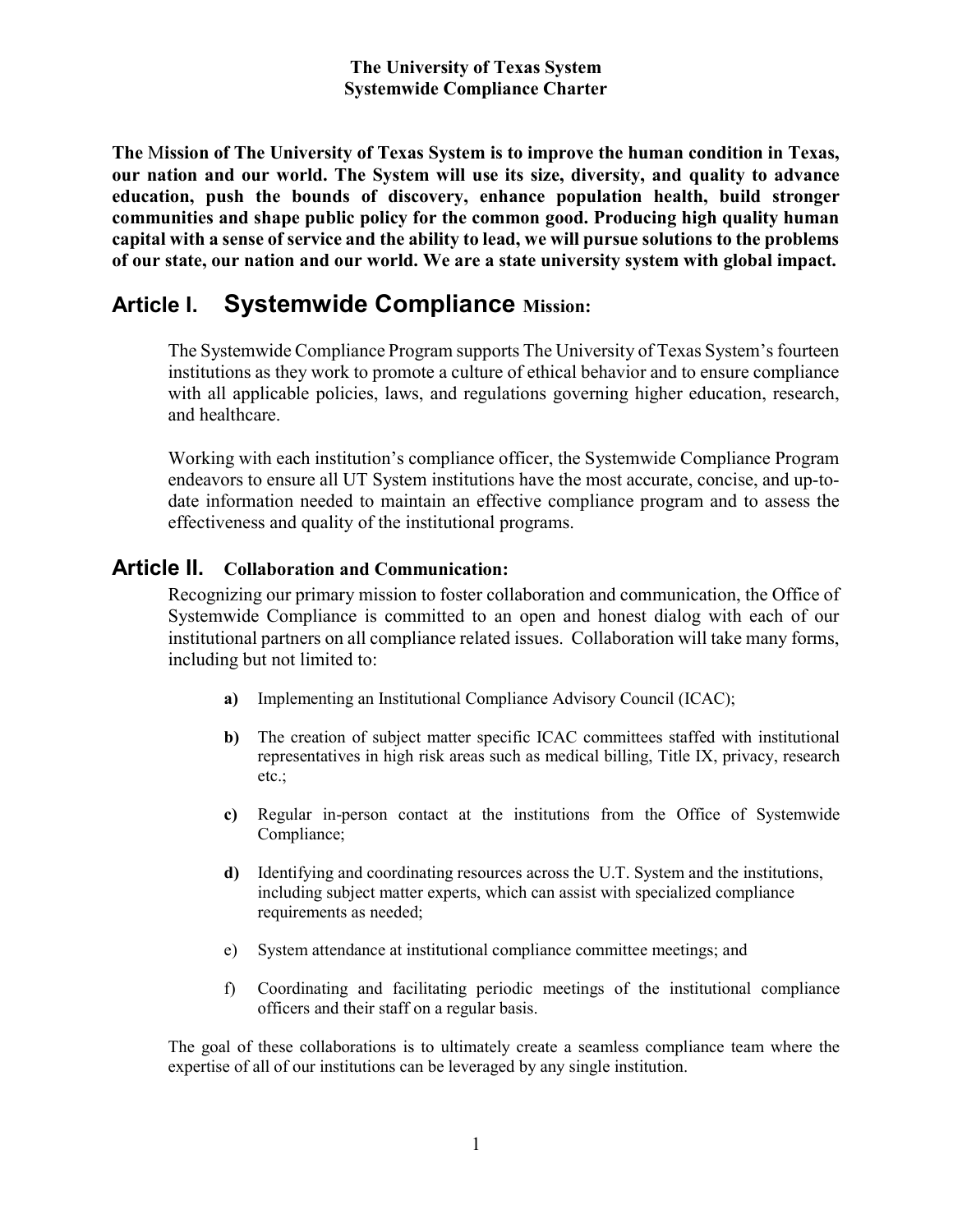# Article III. Oversight:

The oversight and structure of the UT Systemwide Compliance Program shall be based on the guidance of both the US Federal Sentencing Guidelines and the Office of the Inspector General for the US Department of Health and Human Services. To ensure independence it shall be a free standing program with the reporting relationships discussed herein.

Continual oversight is a collaborative effort between System Administration and each institution. With the explicit understanding that there are no one-size-fits-all solutions, effective oversight is a key part of the Systemwide Compliance function. Oversight is proper when it is narrowly tailored to achieve its stated goal of ensuring the effectiveness and quality of institutional compliance programs.

In accordance with The University of Texas System Rules and Regulations of the Board of Regents, Rule 20401, The Chancellor is responsible for ensuring the implementation of a systemwide compliance program.

# Article IV. Systemwide Executive Compliance Committee:

Responsibility for oversight of the Systemwide Compliance Program and the execution of the Compliance Charter rests with the Systemwide Executive Compliance Committee (ECC).

The Systemwide ECC is chaired by the Chancellor. Other members include the , the Executive Vice Chancellor for Academic Affairs, the Executive Vice Chancellor for Business Affairs, the Executive Vice Chancellor for Health Affairs, and the Vice Chancellor and General Counsel.

Ex-Officio, non-voting members include the Chief Compliance and Risk Officer, the Executive Director/Deputy Compliance Officer, the Chief Audit Executive, the General Counsel to the Board of Regents.

The Systemwide ECC will meet quarterly and/or at the request of the Chancellor. Four members of the Systemwide ECC constitute a quorum for voting purposes. Minutes of all meetings will be created and maintained by the Systemwide Compliance Office. The Systemwide ECC responsibilities are to:

- a) Review and approve the periodic systemwide risk assessment and significant initiatives of the Systemwide Compliance Office;
- b) Receive a report and recommendation from the Chief Compliance and Risk Officer regarding the ongoing function and operations of institutional compliance programs;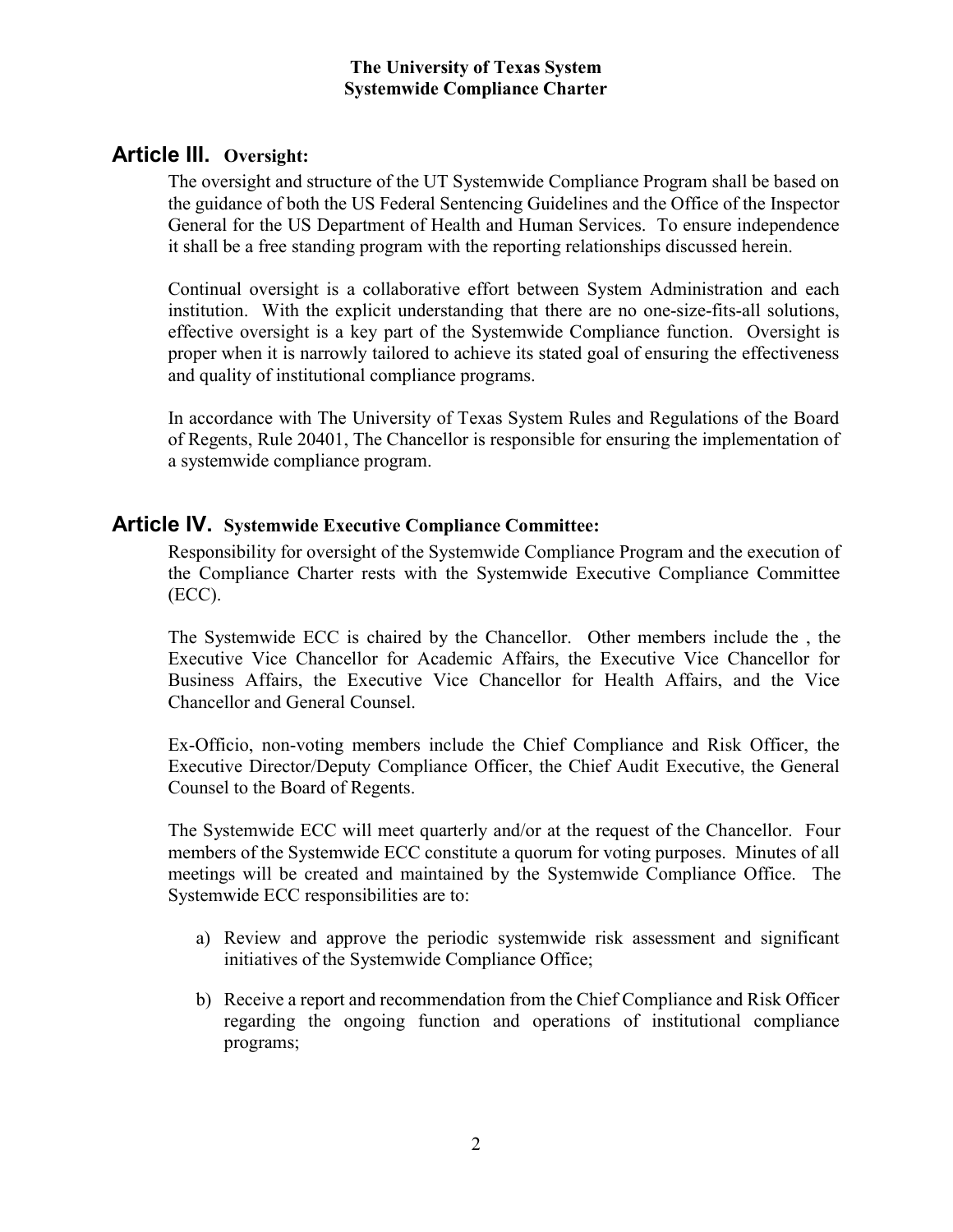- c) Charter compliance advisory committees to study and make recommendations with regard to best practices for high risk areas and report periodically to the Systemwide ECC;
- d) Monitor the progress of the Systemwide Compliance Office regarding its ongoing efforts;
- e) Provide oversight over the U.T. System institutional compliance programs;
- f) Provide guidance on investigations performed by the Chief Inquiry Officer as appropriate;
- g) Review investigation results presented by the Chief Inquiry Officer;
- h) Contribute to the Chancellor for the annual review of the Systemwide Chief Compliance and Risk Officer and the Systemwide Compliance Office's available resources to ensure that they are adequate; and
- i) Review and approve the Systemwide Compliance Program Charter as well as any revisions to the Charter.

### Article V. Chief Compliance and Risk Officer

The Systemwide Chief Compliance and Risk Officer shall report directly to the Chancellor, Systemwide Executive Compliance Committee, and Chair of the Audit, Compliance, and Management Review Committee of the Board of Regents.

The Systemwide Chief Compliance and Risk Officer shall hold office without fixed term subject to the pleasure of the Chancellor. Any employment actions regarding the Systemwide Chief Compliance and Risk Officer are subject to review and approval by the Chancellor and Executive Compliance Committee.

The Systemwide Chief Compliance and Risk Officer collaborates, coordinates, and facilitates his/her activities as needed with U.T. System Administration staff and with institutional compliance officers and/or appropriate institutional personnel. The Systemwide Chief Compliance and Risk Officer may delegate their duties, at their discretion, to the Executive Director/Deputy Chief of Systemwide Compliance.

The Systemwide Chief Compliance and Risk Officer shall have full and unrestricted access to any officers, employees, and information throughout the U.T. System as necessary to carry out their responsibilities. The Systemwide Chief Compliance and Risk Officer will define the scope of activities for the Systemwide Compliance Program, including but not limited to:

a) Ensuring that periodic effectiveness assessments are performed on each institutional compliance program;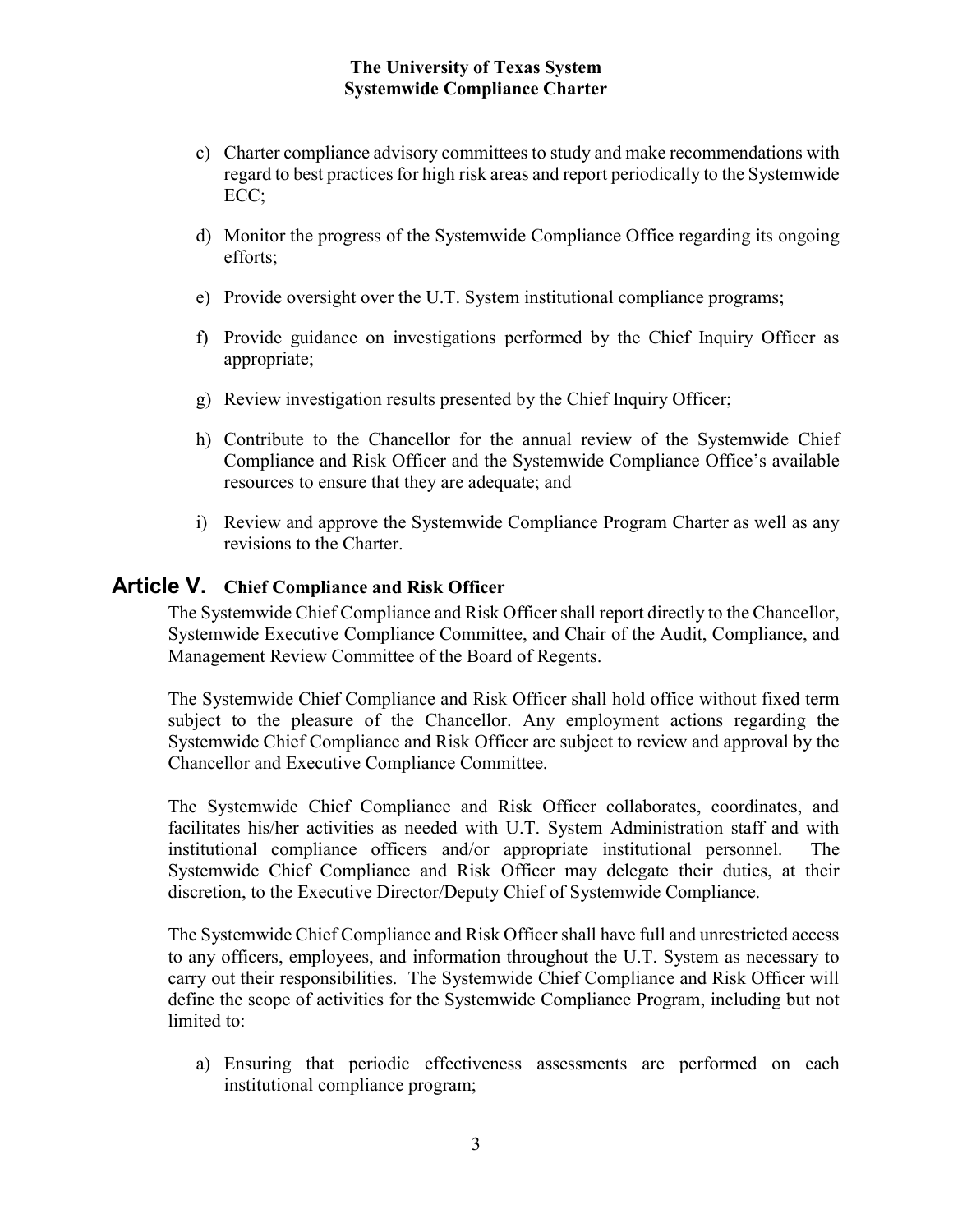- b) Developing U.T. System policies which ensure each institutional compliance program meets or exceeds the requirements of the Federal Sentencing Guidelines;
- c) Developing and maintaining a knowledge base of essential compliance issues;
- d) Identifying and coordinating resources across the U.T. System, including subject matter experts, which can assist with specialized compliance requirements as needed.
- e) Developing U.T. System priorities on high-risk and emerging compliance areas in coordination with U.T. System Executive Offices;
- f) Performing a periodic systemwide compliance risk assessment;
- g) Assisting institutions as they implement compliance programs in high-risk and emerging compliance areas;
- h) Overseeing the functions of the Chief Inquiry Officer;
- i) Communicating findings from the quality assessments of institutional compliance programs' effectiveness to the President of each institution;
- j) Regularly apprising the Audit, Compliance, and Management Review (ACMR) Committee of the Board of Regents regarding the ongoing compliance efforts systemwide and at each institution; and
- k) Educating the Executive Compliance Committee and Audit, Compliance, and Management Review Committee of the Board of Regents on their role in overseeing the Systemwide Compliance Program and key compliance issues, and trends in higher education.
- l) Providing compliance assistance to the Chancellor, , the Executive Vice Chancellors, the Vice Chancellors, Institution Compliance Officers, and the Chief Compliance Officer of UTIMCO in the exercise of their responsibilities.

### Article VI. Institutional Compliance Officers

While each institution has full authority to determine the compliance infrastructure that is appropriate to their institution, the importance of the compliance function is critical. An institutional compliance officer must have direct access to an institution's president and any other officer or employee necessary to the efficient function of the compliance program. In addition, each institution President shall serve as the chair of the Institution's Executive Compliance Committee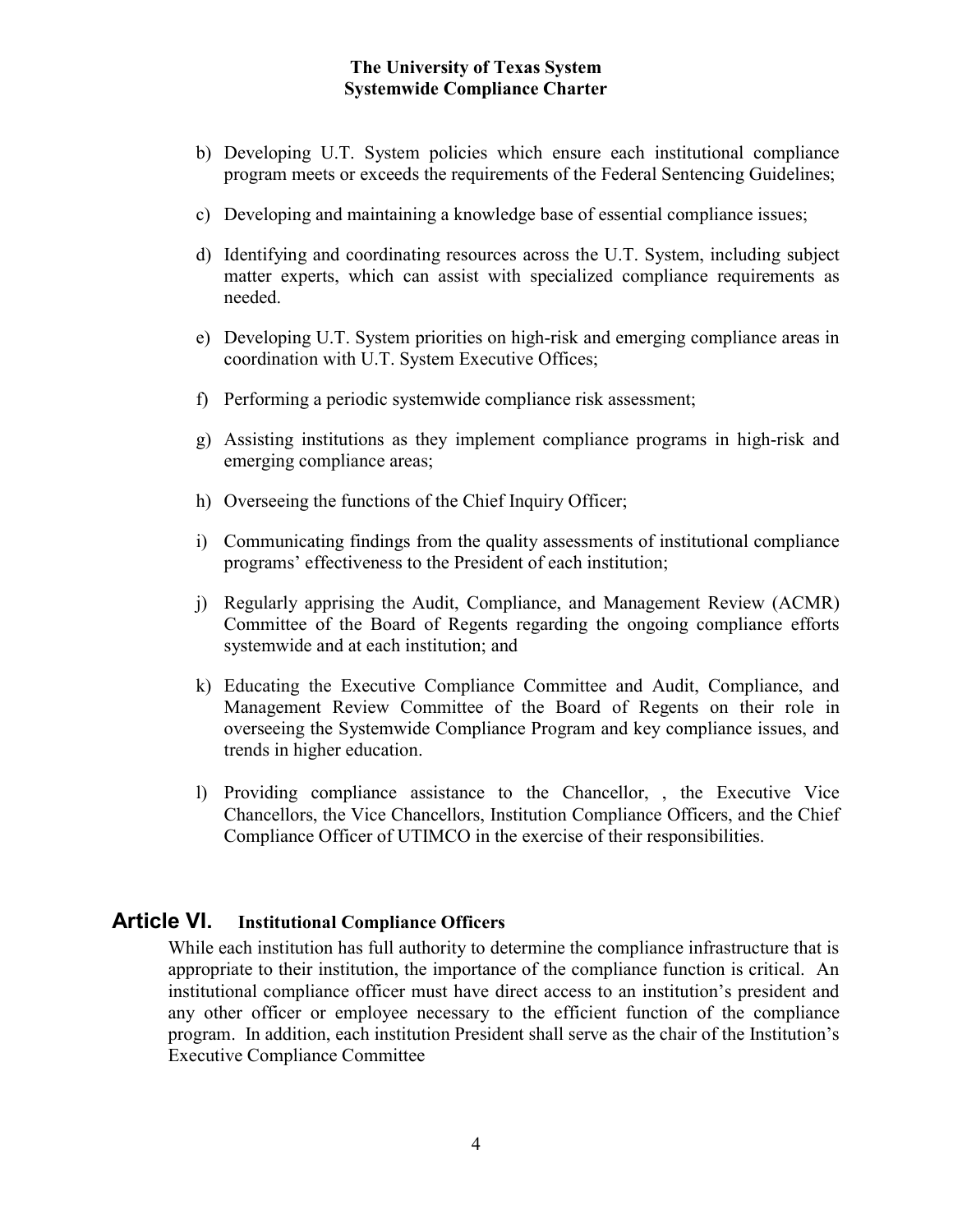Institutional compliance officers must also have the independence necessary to be able to operate without fear of reprisal in the effective performance of their duties. Further, it is the institutional compliance officer's obligation to keep the president informed regarding key compliance risks.

Each institutional compliance officer shall report directly to the Institution President, President's Chief of Staff, Chief Operating Officer, or other high level personnel to ensure the ability to exercise independent judgment without fear of reprisal. Unless approved in writing by the Systemwide ECC, the Compliance Officer may neither be Counsel for the institution, nor be subordinate in function or position to Counsel or the legal department, Audit, or Chief Financial Officer, in any manner.

This reporting structure demonstrates the overall importance of the institutional compliance program and reduces any inherent conflict of interest that might otherwise result from combining the compliance function with other functions of University management. In addition, the Institutional Compliance Officer will have unrestricted access to the Institution President, Institution Executive Compliance Committee, and Systemwide Chief Compliance and Risk Officer.

Any adverse employment actions regarding the Institutional Compliance Officer shall be subject to review and approval by the President, Institution Executive Compliance Committee, Systemwide Chief Compliance and Risk Officer, and the Systemwide Executive Compliance Committee.

Coordination and communication are key functions of the Institutional Compliance Officer with regard to planning, implementing, and monitoring the compliance program. As such, the Institutional Compliance Officer shall have full and unrestricted access to individuals and information throughout the institution as necessary to carry out such responsibilities.

In addition, the Institutional Compliance Officer responsibilities include but are not limited to:

- a) Ensuring the elements of an effective compliance program, consistent with those stipulated in the Federal Sentencing Guidelines, are in place and periodic quality assessments are performed to validate the overall effectiveness of the compliance program;
- b) Collaborating with the Office of Systemwide Compliance and other institutional compliance officers to promote compliance best practices;
- c) Coordinating with the Office of Systemwide Compliance and the U.T. System Executive Offices regarding high-risk and emerging compliance areas;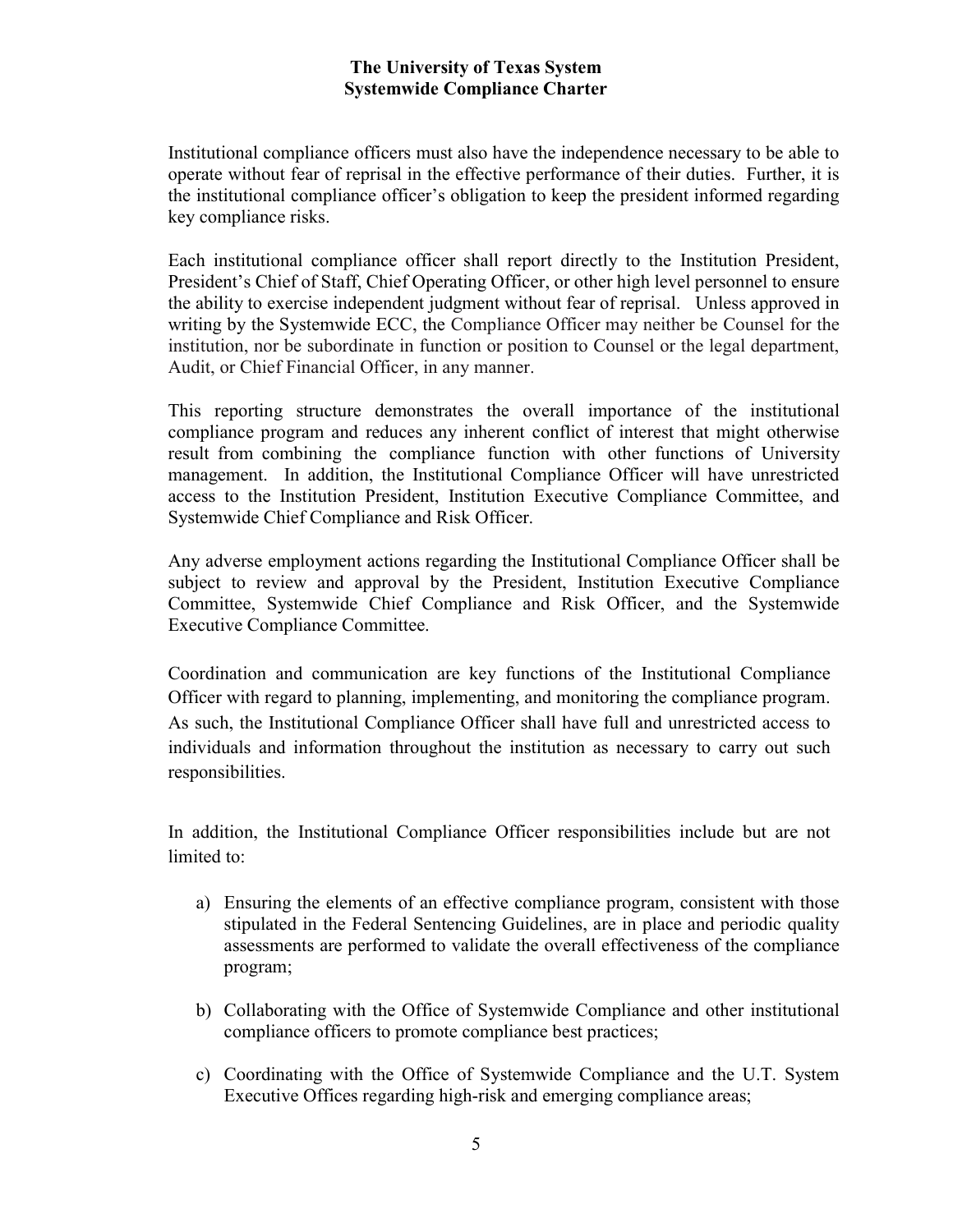d) Working closely with the Office of Systemwide Compliance to ensure high-risk and emerging compliance areas are acted upon appropriately by management, and implemented within the institutional compliance program.

### Article VII. Standards of Conduct

Effective compliance programs begin with a formal commitment from executive leaders to foster a collaborative organizational culture that values the prevention and/or mitigation, detection and resolution of problems. All U.T. System institutions shall develop, maintain, and provide Standards of Conduct for all employees, students, and vendors.

The Standards of Conduct shall communicate the institution's expectations with respect to ethical conduct and compliance with applicable laws, policies, rules and regulations. The institutional Standards of Conduct shall comply with Board of Regents' Rules and Regulations as well as U.T. System policy guidance. The Standards of Conduct shall also provide for the confidentiality of individuals who properly report compliance issues, as well as for protection from retaliation for those individuals who, in good faith, report compliance issues.

The Systemwide Compliance Policy and Systemwide Administration Internal Policy is directly related to the establishment, operation and oversight of the Institution Compliance Program. The Systemwide Compliance Office shall have the opportunity to review and comment on any Systemwide Policy with compliance-related implications.

# Article VIII. Education and Training

Education and training activities are a significant element of an effective compliance program. Each institution administers training to all employees and, as appropriate, the institution's agents regarding compliance with relevant federal and state statutes, Board of Regents' Rules and Regulations, and institutional policies and procedures. While ownership of the training component may vary across institutions, each compliance department must play a key role in the development and oversight of the education and training function.

### Article IX. Investigations, Instances of Non-Compliance and Corrective Action Plans

The Chief Inquiry Officer is the primary investigator of allegations of non-compliance at the System level. The Office of Systemwide Compliance will collaborate and assist the Chief Inquiry Officer on an as-needed basis. The Office of Systemwide Compliance will review the findings of investigations of noncompliance in order to make any necessary modifications to the compliance program.

Each institutional compliance program shall require employees to report known or suspected violations to their supervisor and/or the institution's compliance program. Each institution shall take prompt and appropriate action upon receipt of information of possible wrongdoing to determine whether corrective action is needed. The Institutional Compliance Officer or other management officials shall initiate the investigation and